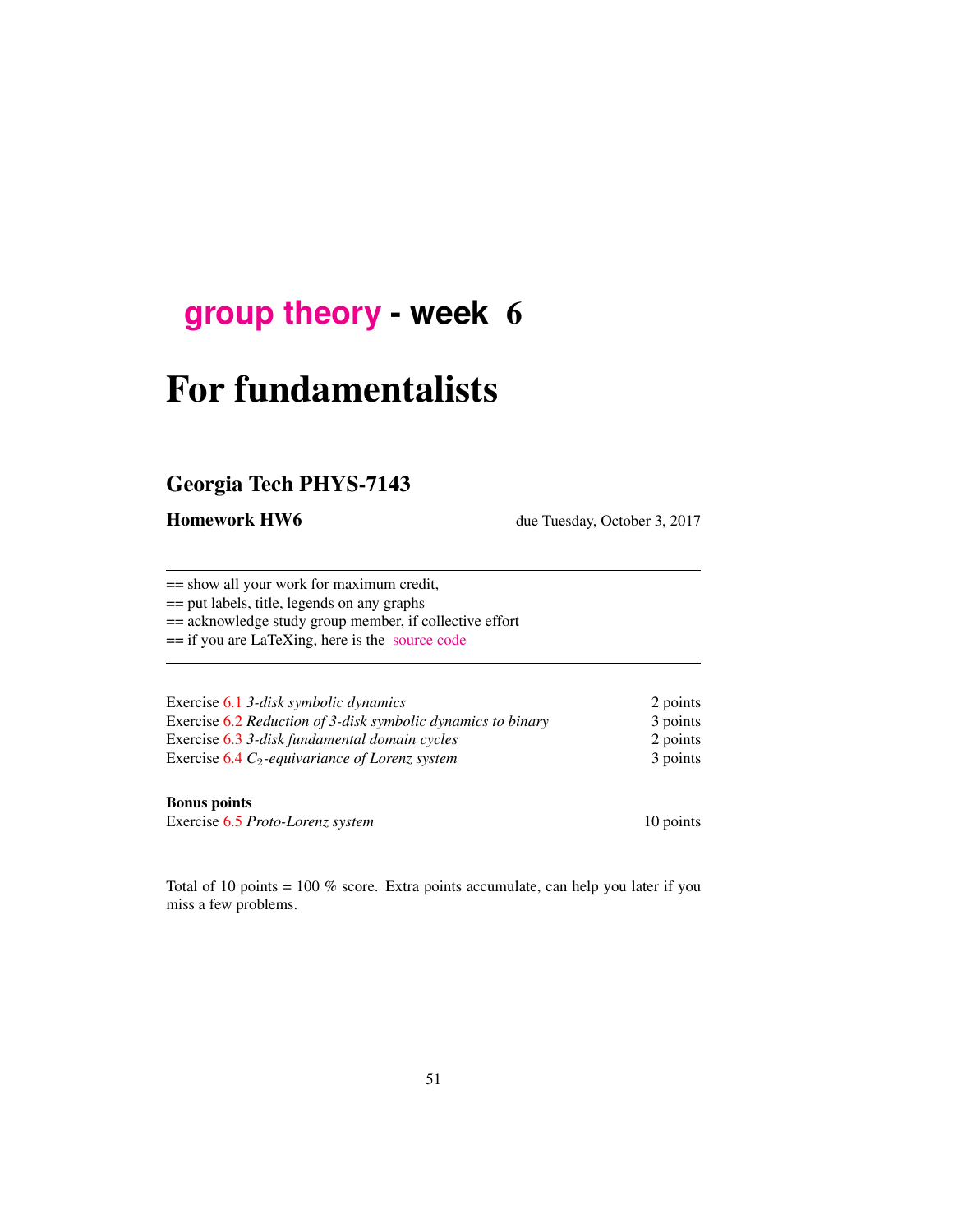#### 2017-09-26 Predrag Lecture 11 Symmetries and dynamics

So far we have covered what any QM fixated Group Theory textbook since 1930's and on covers. Today to turn to what we actually use group theory for *today*, *here*, in Howey, and there is no book but [ChaosBook.org.](http://ChaosBook.org)

Many fundamental problems of fluid dynamics and more generally non-linear field theories are studied in experimental settings equipped with symmetries. That is the subject of *dynamical systems theory* (of which classical, quantum and stochastic mechanics and field theories are but specialised branches). We start gently, with perhaps the simplest physical example, the three disk game of pinball.

Read [ChaosBook.org Chapter 10](http://birdtracks.eu/courses/PHYS-7143-17/finiteGr.pdf) *Flips, slides and turns* (last updated Sept 27, 2017). There is also [ChaosBook.org Appendix 10](http://birdtracks.eu/courses/PHYS-7143-17/appendSymm.pdf) *Discrete symmetries of dynamics* that you probably do not need. You already know much of the material covered in the text, so best to go straight to example 10.7 *Subgroups, cosets of* D3, example 11.6 *3-disk game of pinball - symmetry-related orbits*, example 11.7 *3-disk game of pinball - cycle symmetries*, example 11.10 *3-disk game of pinball in the fundamental domain*, and then work your way backward, if there is something you do not understand off the bat..

#### 2017-09-28 Predrag Lecture 12 Fundamental domain

Lorenz flow example. Read [ChaosBook.org Chapter 11](http://birdtracks.eu/courses/PHYS-7143-17/discrete.pdf) *World in a mirror* (last updated Sept 27, 2017). Maybe start with example 10.6 *Equivariance of the Lorenz flow*, example 11.8 *Desymmetrization of Lorenz flow*, and then work your way back if needed.

The reading and the homework for this week, is augmented by - if you find that helpful - by 'live' online blackboard lectures: [click here.](http://chaosbook.org/course1/Course1w4.html)

#### 6.1 Discussion

Some discussion of eigenfunctions over fundamental domains - maybe of interest to Kevin, but feel free to ignore...

2017-10-05 Predrag Heilman and Strichartz [1] *Homotopies of Eigenfunctions and the Spectrum of the Laplacian on the Sierpinski Carpet*, [arXiv:0908.2942,](http://arXiv.org/abs/0908.2942) is not an obvious read for us, but they compute a spectrum on a square domain, and we might have to be mindful of it: " Since all of our domains are invariant under the  $D_4$  symmetry group, we can simplify the eigenfunction computations by reducing to a fundamental domain. On this domain we impose appropriate boundary conditions according to the rep-resentation type. For the 1-dimensional representation, we restrict to the sector  $0 \le \theta \le \pi/4$ . Recall that the functions will extend evenly when reflected about  $\theta = 0$  in the 1++ and 1– cases, and oddly in the 1-+ and 1+- cases. Note that performing an even extension across a ray is equivalent to imposing Neumann boundary conditions on that ray. Similarly, the odd extension is equivalent to Dirichlet conditions. For the 2-dimensional

PHYS-7143-17 week3 52 2017-09-27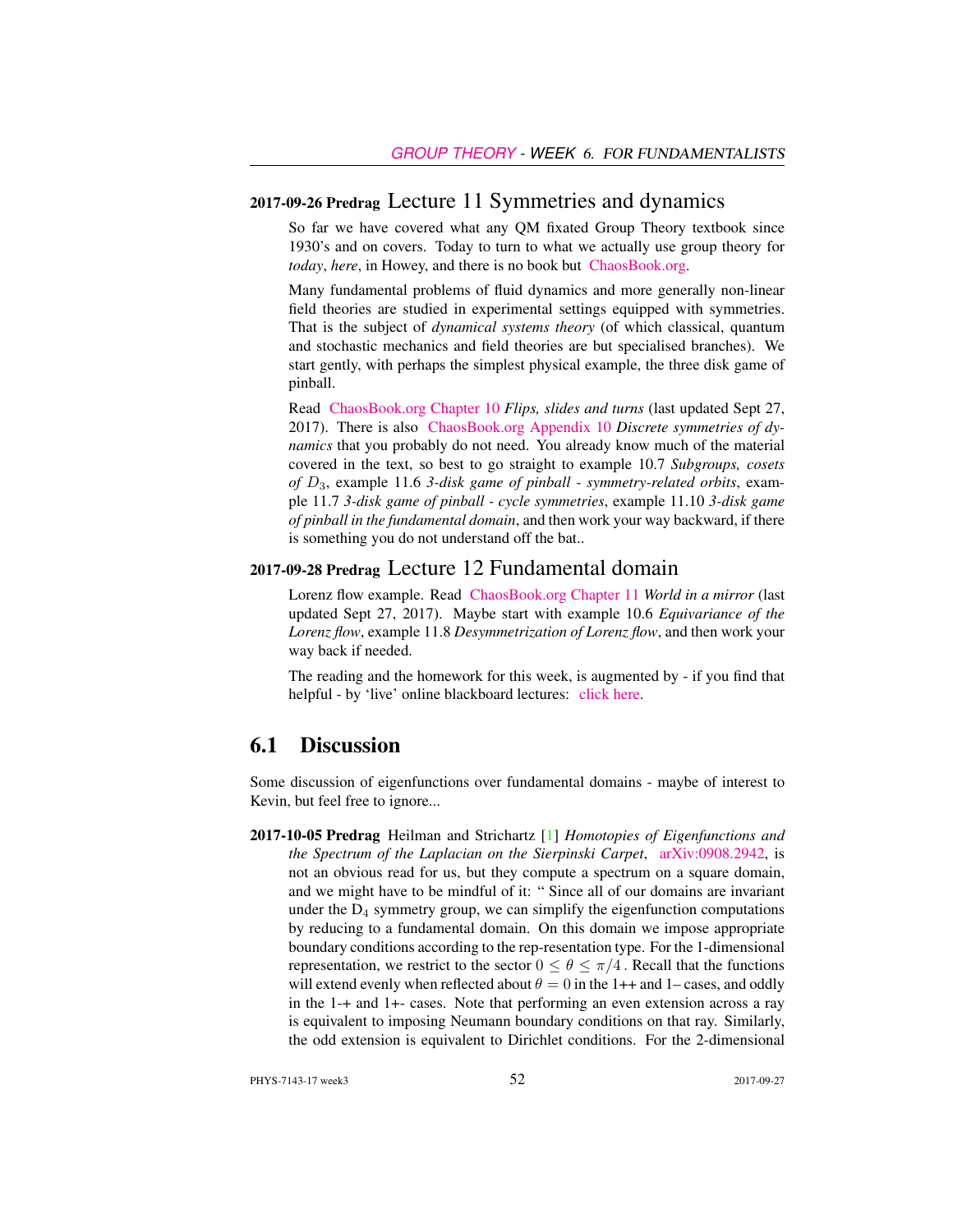representation our fundamental domain is the sector  $0 \le \theta \le \pi/2$ , and we impose Neumann boundary conditions on the ray  $\theta = 0$  and Dirichlet conditions on the ray  $\theta = \pi/2$ . Note that our fundamental domains are simply connected. "

This seems to be saying that one gets the 2-dimensional representation by doubling the fundamental domain and mixing boundary conditions. Do you understand that?

- 2016-02-21 Boris Here is my present understanding of the fundamental domains issue: If you want simple boundary conditions like Dirichlet or Neumann you stick to 1d representations only. They connect eigenfunction to itself at the fundamental domain boundaries – otherwise you would need to connect pair of functions (would be something like boundary conditions for spinor in case of 2d representations.) So what you do is the following: take the largest abelian subgroup  $Z_2 \times Z_2$  (for  $D_4$ ) and split its spectrum with respect to its fundamental domain defined as 1/4 of the square (twice the fundamental domain of the full group). Then your see that Dirichlet-Dirichlet and Neumann-Neumann Hamiltonians still have  $Z_2$  symmetry so your split them further into the Hamiltonians of the 1/8 fundamental domain. But Dirichlet-Neumann remains 1/4th of the square.
- 2016-02-22 Predrag Your argument is in the spirit of Harter's class operators construction of higher-dimensional representations by using particular chains of subgroups, but I am not able to visualize how that larger fundamental domain (of the lower-order subgroup) folds back into the small fundamental domain of the whole group. How I think of the fundamental domain is explained in my online lectures, [Week 14,](http://chaosbook.org/course1/Course2w14.html) in particular the snippet [Regular representation of permuting](http://www.youtube.com/embed/SnBUkUqsWTU) [tiles.](http://www.youtube.com/embed/SnBUkUqsWTU) Unfortunately - if I had more time, that would have been shorter, this goes on and on, [Week 15,](http://chaosbook.org/course1/Course2w15.html) lecture *29. Discrete symmetry factorization*, and by the time the dust settles, I have the symmetry factorization of the determinants that we need, but I do not have a gut feeling for the boundary conditions that you do, when it comes to higher-dimensional irreps.

Copied here are a few snippets from this week's lecture notes, needed here just because exercises refer to them - read the full lecture notes instead.

**Definition:** Flow invariant subspace. A typical point in fixed-point subspace  $\mathcal{M}_H$ moves with time, but, due to equivariance

$$
f(gx) = gf(x),\tag{6.1}
$$

its trajectory  $x(t) = f^t(x)$  remains within  $f(\mathcal{M}_H) \subseteq \mathcal{M}_H$  for all times,

$$
hf^{t}(x) = f^{t}(hx) = f^{t}(x), \quad h \in H,
$$
\n(6.2)

i.e., it belongs to a *flow invariant subspace*. This suggests a systematic approach to seeking compact invariant solutions. The larger the symmetry subgroup, the smaller  $\mathcal{M}_H$ , easing the numerical searches, so start with the largest subgroups H first.

We can often decompose the state space into smaller subspaces, with group acting within each 'chunk' separately: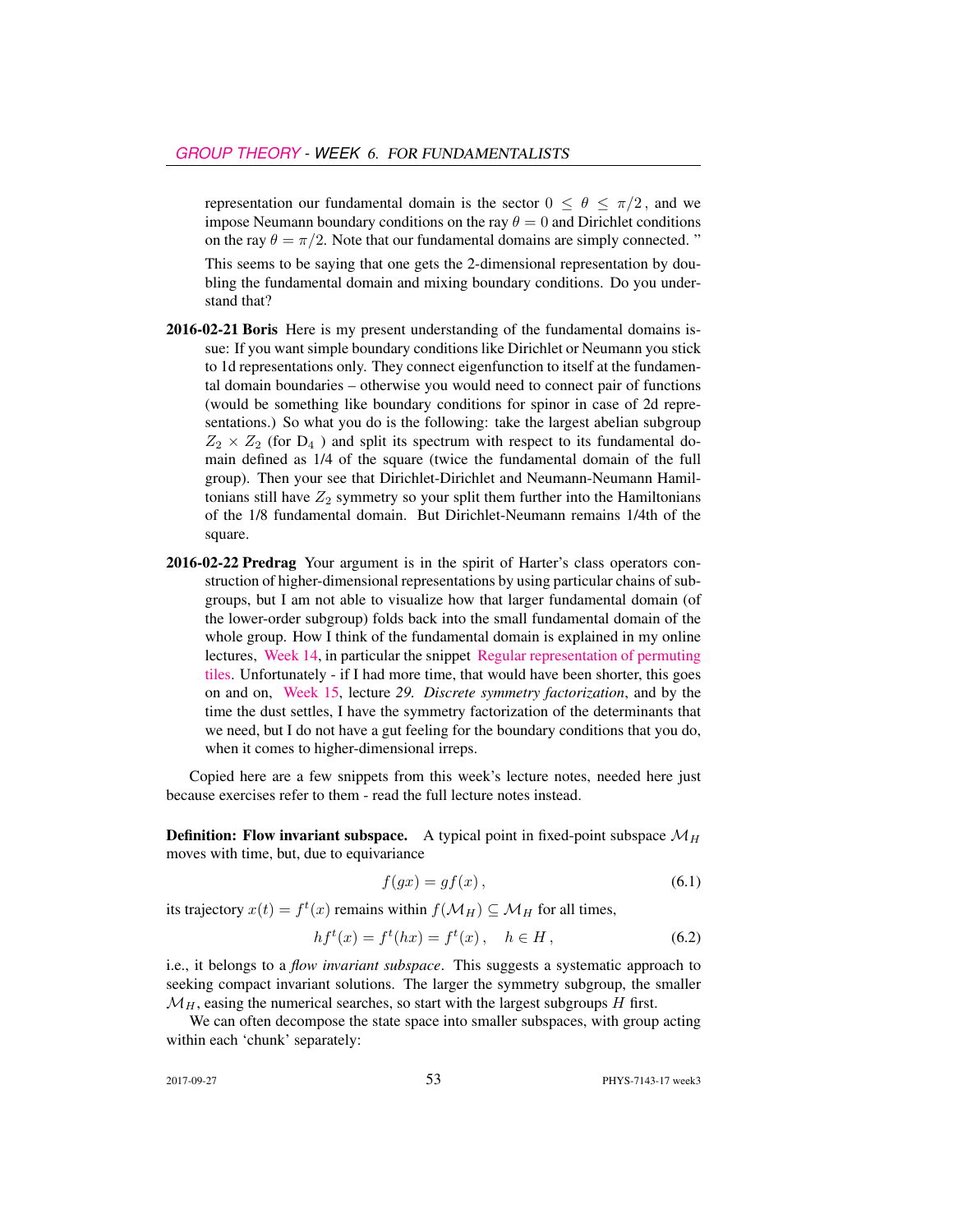

Figure 6.1: (a) The pair of full-space 9-cycles, the counter-clockwise  $\overline{121232313}$  and the clockwise  $\overline{131323212}$  correspond to (b) one fundamental domain 3-cycle  $\overline{001}$ .

**Definition:** Invariant subspace.  $\mathcal{M}_\alpha \subset \mathcal{M}$  is an *invariant* subspace if

$$
\{ \mathcal{M}_{\alpha} \mid gx \in \mathcal{M}_{\alpha} \text{ for all } g \in G \text{ and } x \in \mathcal{M}_{\alpha} \}.
$$
 (6.3)

 ${0}$  and M are always invariant subspaces. So is any  $Fix(H)$  which is point-wise invariant under action of G.

**Definition: Irreducible subspace.** A space  $\mathcal{M}_{\alpha}$  whose only invariant subspaces under the action of G are  $\{0\}$  and  $\mathcal{M}_{\alpha}$  is called *irreducible*.

**Example** 6.1. *Equivariance of the Lorenz flow. The velocity field in Lorenz equations [2]*

$$
\begin{bmatrix} \dot{x} \\ \dot{y} \\ \dot{z} \end{bmatrix} = \begin{bmatrix} \sigma(y-x) \\ \rho x - y - xz \\ xy - bz \end{bmatrix} = \begin{pmatrix} -\sigma & \sigma & 0 \\ \rho & -1 & 0 \\ 0 & 0 & -b \end{pmatrix} \begin{bmatrix} x \\ y \\ z \end{bmatrix} + \begin{bmatrix} 0 \\ -xz \\ xy \end{bmatrix}
$$
(6.4)

*is equivariant under the action of cyclic group*  $C_2 = \{e, C^{1/2}\}$  *acting on*  $\mathbb{R}^3$  by a  $\pi$ *rotation about the* z *axis,*

$$
C^{1/2}(x, y, z) = (-x, -y, z). \tag{6.5}
$$

**Example** 6.2. *Desymmetrization of Lorenz flow: (continuation of example 6.1) Lorenz equation (6.4)* is equivariant under (6.5), the action of order-2 group  $C_2 = \{e, C^{1/2}\},$ where  $C^{1/2}$  is  $[x, y]$ -plane, half-cycle rotation by  $\pi$  about the *z*-axis:

$$
(x, y, z) \to C^{1/2}(x, y, z) = (-x, -y, z).
$$
 (6.6)

 $(C^{1/2})^2 = 1$  condition decomposes the state space into two linearly irreducible sub*spaces*  $M = M^+ \oplus M^-$ , the *z*-axis  $M^+$  and the  $[x, y]$  plane  $M^-$ , with projection *operators onto the two subspaces given by*

$$
\mathbf{P}^{+} = \frac{1}{2}(1 + C^{1/2}) = \begin{pmatrix} 0 & 0 & 0 \\ 0 & 0 & 0 \\ 0 & 0 & 1 \end{pmatrix}, \quad \mathbf{P}^{-} = \frac{1}{2}(1 - C^{1/2}) = \begin{pmatrix} 1 & 0 & 0 \\ 0 & 1 & 0 \\ 0 & 0 & 0 \end{pmatrix}. \tag{6.7}
$$

PHYS-7143-17 week3 2017-09-27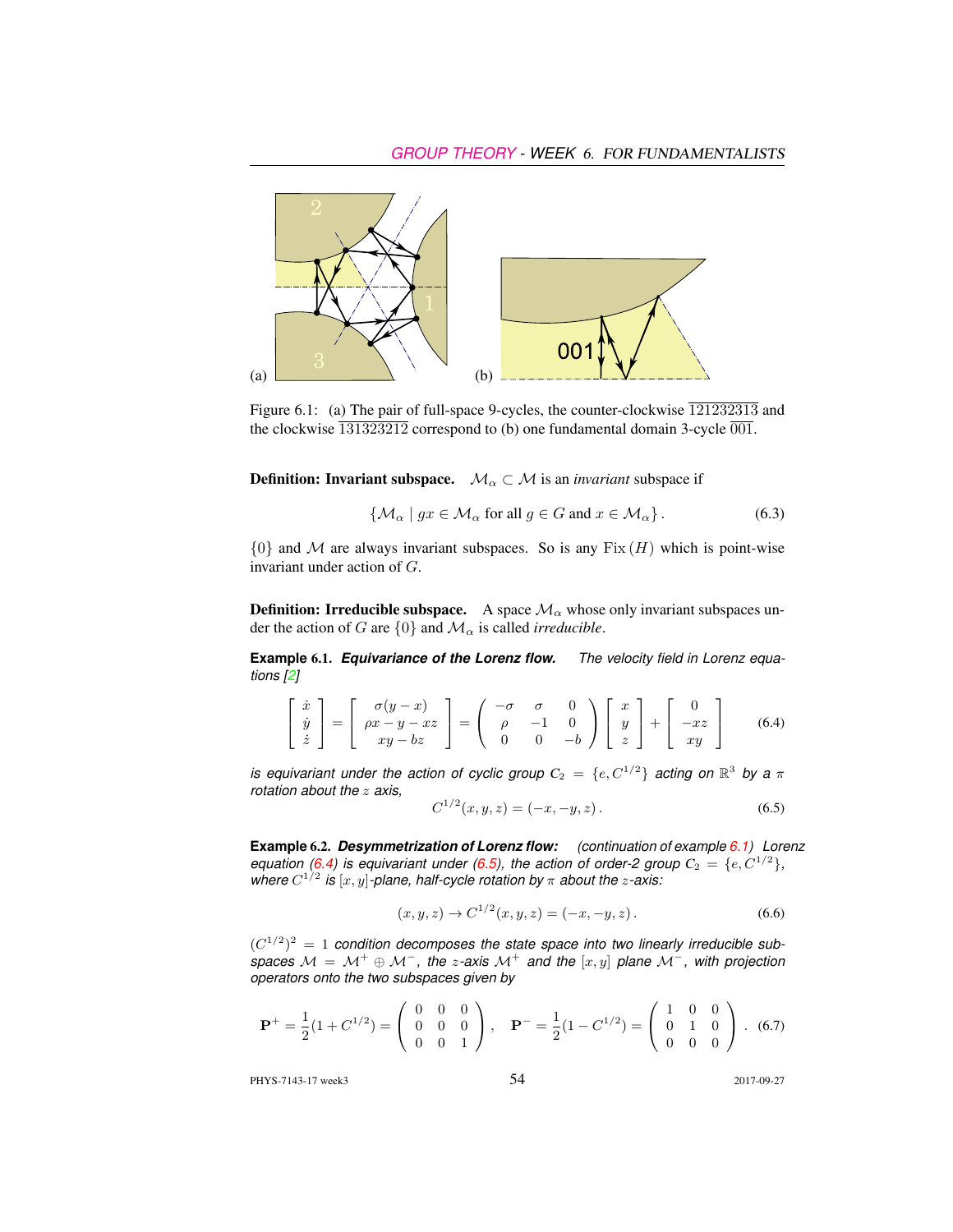Table  $6.1$ :  $D_3$  correspondence between the binary labeled fundamental domain prime cycles  $\tilde{p}$  and the full 3-disk ternary labeled cycles p, together with the  $D_3$  transformation that maps the end point of the  $\tilde{p}$  cycle into the irreducible segment of the p cycle. White spaces in the above ternary sequences mark repeats of the irreducible segment; for example, the full space 12-cycle 1212 3131 2323 consists of 1212 and its symmetry related segments 3131, 2323. The multiplicity of p cycle is  $m_p = 6n_{\tilde{p}}/n_p$ . The shortest pair of fundamental domain cycles related by time reversal (but no spatial symmetry) are the 6-cycles  $\overline{001011}$  and  $\overline{001101}$ .

| $\tilde{p}$ | $\boldsymbol{p}$  | $\mathbf{g}_{\tilde{p}}$ | $\tilde{p}$ | $\boldsymbol{p}$      | $\mathbf{g}_{\tilde{p}}$ |
|-------------|-------------------|--------------------------|-------------|-----------------------|--------------------------|
| $\theta$    | 12                | $\sigma_{12}$            | 000001      | 121212131313          | $\sigma_{23}$            |
|             | 123               | C                        | 000011      | 121212313131232323    | $C^2$                    |
| 01          | 1213              | $\sigma_{23}$            | 000101      | 121213                | $\epsilon$               |
| 001         | 121 232 313       | $\overline{C}$           | 000111      | 121213212123          | $\sigma_{12}$            |
| 011         | 121323            | $\sigma_{13}$            | 001011      | 121232 131323         | $\sigma_{23}$            |
| 0001        | 1212 1313         | $\sigma_{23}$            | 001101      | 121231323213          | $\sigma_{13}$            |
| 0011        | 121231312323      | $C^2$                    | 001111      | 121231 232312 313123  | C                        |
| 0111        | 12132123          | $\sigma_{12}$            | 010111      | 121312313231232123    | $C^2$                    |
| 00001       | 12121 23232 31313 | $\mathcal{C}$            | 011111      | 121321323123          | $\sigma_{13}$            |
| 00011       | 1212132323        | $\sigma_{13}$            | 0000001     | 121212123232323131313 | $\mathcal{C}$            |
| 00101       | 12123 21213       | $\sigma_{12}$            | 0000011     | 12121213232323        | $\sigma_{13}$            |
| 00111       | 12123             | $\epsilon$               | 0000101     | 12121232121213        | $\sigma_{12}$            |
| 01011       | 121312321231323   | $\mathcal{C}$            | 0000111     | 1212123               | $\epsilon$               |
| 01111       | 1213213123        | $\sigma_{23}$            | .           | $\cdots$              | .                        |

*so*

$$
\begin{pmatrix}\n\dot{x}_{-} \\
\dot{y}_{-}\n\end{pmatrix} = \begin{pmatrix}\n-\sigma & \sigma \\
\rho & -1\n\end{pmatrix}\n\begin{pmatrix}\nx_{-} \\
y_{-}\n\end{pmatrix} + \begin{pmatrix}\n0 \\
-zx_{-}\n\end{pmatrix}
$$
\n
$$
\dot{z}_{+} = -bz_{+} + \frac{1}{4}(x_{+} + x_{-})(y_{+} + y_{-}),
$$
\n(6.8)

*where*  $z_+ = z$ *.* As  $(\dot{x}_+, \dot{y}_+) = (0, 0)$ *, values of*  $(x_+, y_+)$  *are conserved parts of the initial condition. We define the fundamental domain by the (arbitrary) condition*  $\hat{x}_− ≥ 0$ *, and whenever exits the domain,we replace the function dependence by the corresponding fundamental domain coordinates,*

$$
(x_-, y_-) = C^{1/2}(\hat{x}_-, \hat{y}_-) = (-\hat{x}_-, -\hat{y}_-) \quad \text{if} \quad x_- < 0\,,
$$

and record that we have applied  $C^{1/2}$  (that is the 'reconstruction equation' in the case of *a discrete symmetry). When we integrate (6.8), the trajectory coordinates*  $(\hat{x}_-(t), \hat{y}_-(t))$ *are discontinuous whenever the trajectory crosses the fundamental domain border. That, however, we do not care about - the only thing we need are the Poincaré section points and the Poincaré return map in the fundamental domain.*

*Poincaré section hypersurface can be specified implicitly by a single condition, through a function*  $U(x)$  *that is zero whenever a point* x *is on the Poincaré section,* 

$$
\hat{x} \in \mathcal{P} \quad \text{iff} \quad U(\hat{x}) = 0 \,. \tag{6.9}
$$

*In order that there is only one copy of the section in the fundamental domain, this condition has to be invariant,*  $U(g\hat{x}) = U(\hat{x})$  *for*  $g \in G$ *, or, equivalently, the normal to it has to be equivariant*

$$
\partial_j U(g\hat{x}) = g\partial_j U(\hat{x}) \quad \text{for} \quad g \in G. \tag{6.10}
$$

2017-09-27 55 PHYS-7143-17 week3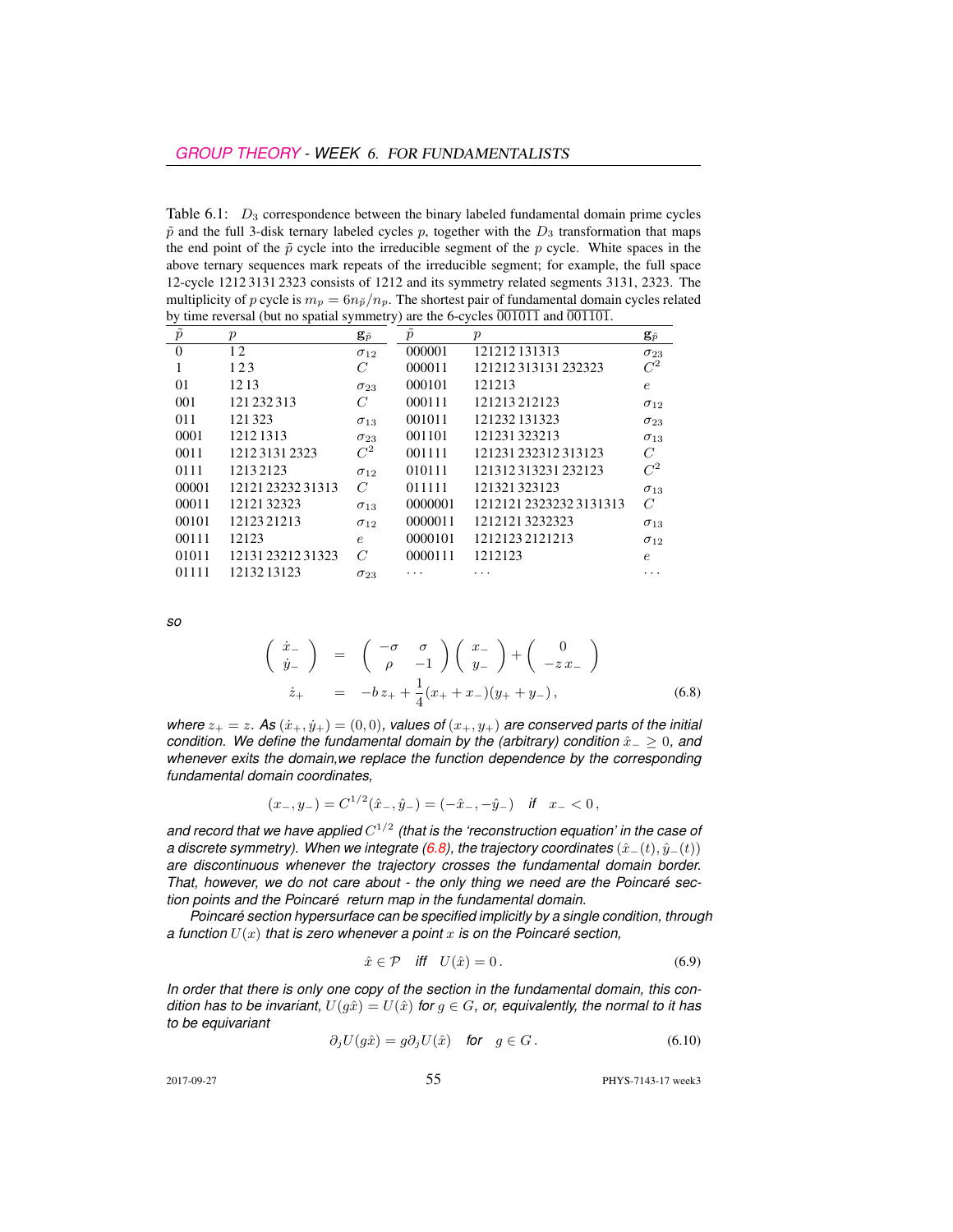

Figure 6.2: (a) Lorenz flow cut by  $y = x$  Poincaré section plane  $P$  through the z axis and both  $E_{1,2}$  equilibria. Points where flow pierces into section are marked by dots. To aid visualization of the flow near the  $E_0$  equilibrium, the flow is cut by the second Poincaré section,  $\mathcal{P}'$ , through  $y = -x$  and the z axis. (b) Poincaré sections  $\mathcal P$  and  $\mathcal P'$ laid side-by-side. (E. Siminos)

*There are two kinds of compact (finite-time) orbits. Periodic orbits*  $x(T_p) = x(T_p)$ are either self dual under rotation  $C^{1/2}$ , or appear in pairs related by  $C^{1/2}$ ; in the funda*mental domain there is only one copy*  $\hat{x}(T_p) = \hat{x}(T_p)$  *of each. Relative periodic orbits (or 'pre-periodic orbits')*  $\hat{x}(T_p) = C^{1/2}x(T_p)$  *they are periodic orbits.* 

As the flow is  $C_2$ -invariant, so is its linearization  $\dot{x} = Ax$ . Evaluated at  $E_0$ , A com*mutes with*  $C^{1/2}$ , and the  $E_0$  stability matrix A decomposes into  $[x, y]$  and z blocks.

*The 1-dimensional* M<sup>+</sup> *subspace is the fixed-point subspace, with the* z*-axis points left* point-wise invariant *under the group action*

$$
\mathcal{M}^+ = \text{Fix}\,(C_2) = \{x \in \mathcal{M} \mid g \, x = x \text{ for } g \in \{e, C^{1/2}\}\}\tag{6.11}
$$

*(here*  $x = (x, y, z)$  *is a 3-dimensional vector, not the coordinate x).* A  $C_2$ -fixed point  $x(t)$ *in* Fix  $(C_2)$  *moves with time, but according to*  $(6.2)$  *remains within*  $x(t) \in Fix(C_2)$  *for all times; the subspace*  $\mathcal{M}^+ = \text{Fix}(\mathcal{C}_2)$  *is flow invariant. In case at hand this jargon is a bit of an overkill: clearly for*  $(x, y, z) = (0, 0, z)$  *the full state space Lorenz equation (6.4) is reduced to the exponential contraction to the*  $E_0$  *equilibrium,* 

$$
\dot{z} = -bz \,. \tag{6.12}
$$

*However, for higher-dimensional flows the flow-invariant subspaces can be high-dimensional, with interesting dynamics of their own. Even in this simple case this subspace plays an important role as a topological obstruction: the orbits can neither enter it nor exit it, so the number of windings of a trajectory around it provides a natural, topological symbolic dynamics.*

*The*  $M^-$  *subspace is, however, not flow-invariant, as the nonlinear terms*  $\dot{z} = xy-bz$ *in the Lorenz equation (6.4) send all initial conditions within*  $\mathcal{M}^- = (x(0), y(0), 0)$  *into the full,*  $z(t) \neq 0$  *state space*  $M/M^+$ .

By taking as a Poincaré section any  $C^{1/2}$ -equivariant, non-self-intersecting surface *that contains the* z *axis, the state space is divided into a half-space fundamental domain*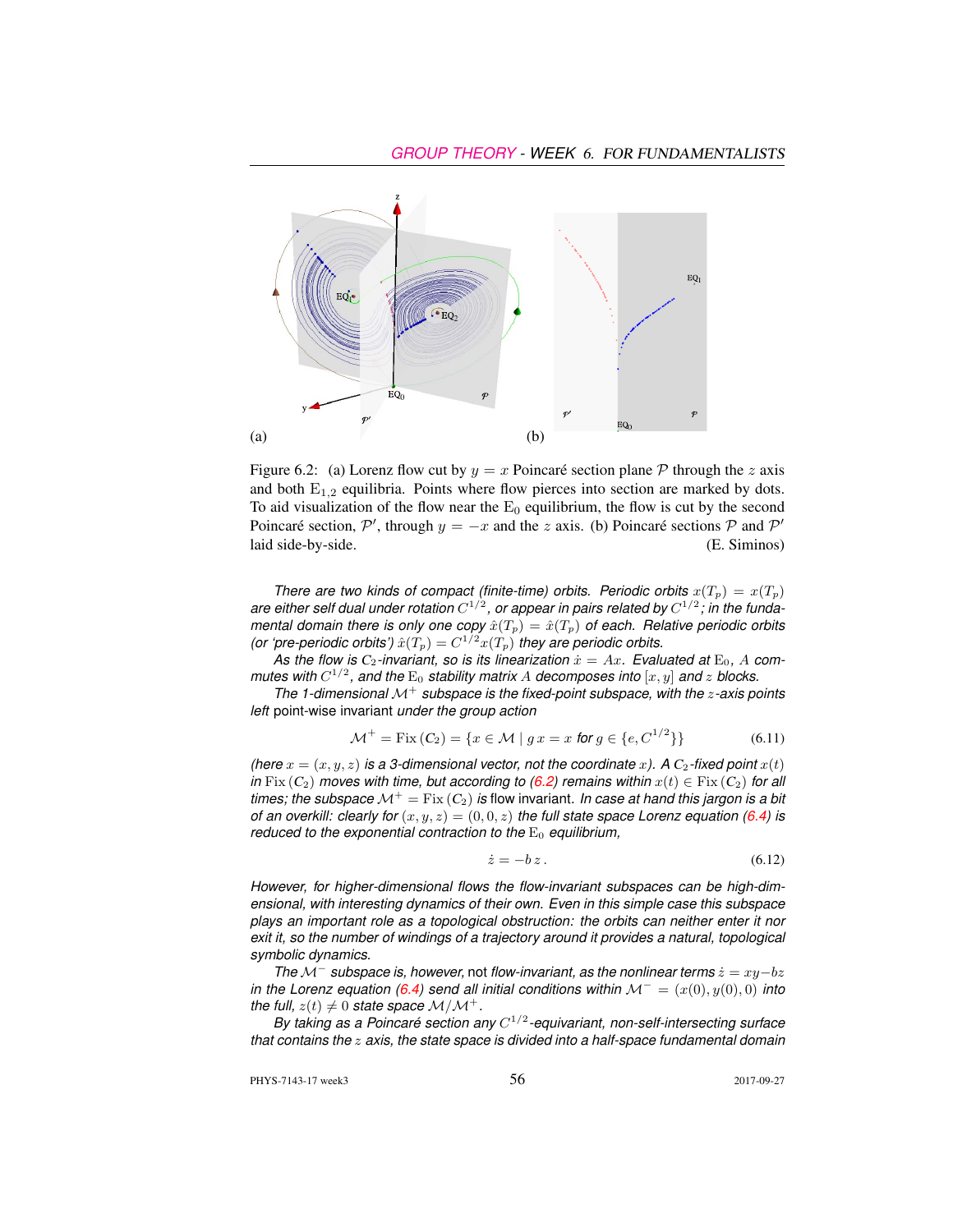

Figure 6.3: (a) Lorenz attractor plotted in  $[\hat{x}, \hat{y}, z]$ , the doubled-polar angle coordinates (6.13), with points related by  $\pi$ -rotation in the  $[x, y]$  plane identified. Stable eigenvectors of E<sub>0</sub>:  $e^{(3)}$  and  $e^{(2)}$ , along the z axis (6.12). Unstable manifold orbit  $W^u(\text{E}_0)$ (green) is a continuation of the unstable  $e^{(1)}$  of  $E_0$ . (b) Blow-up of the region near  $E_1$ : The unstable eigenplane of  $E_1$  defined by  $\text{Re }e^{(2)}$  and  $\text{Im }e^{(2)}$ , the stable eigenvector  $e^{(3)}$ . The descent of the  $E_0$  unstable manifold (green) defines the innermost edge of the strange attractor. As it is clear from (a), it also defines its outermost edge. (E. Siminos)

 $\tilde{\cal M} \,=\, {\cal M}/C_2$  and its 180° rotation  $C^{1/2}\tilde{\cal M}.$  An example is afforded by the  ${\cal P}$  plane *section of the Lorenz flow in figure 6.1. Take the fundamental domain* M˜ *to be the halfspace between the viewer and* P*. Then the full Lorenz flow is captured by re-injecting back into*  $\tilde{M}$  *any trajectory that exits it, by a rotation of*  $\pi$  *around the z axis.* 

*As any such* C 1/2 *-invariant section does the job, a choice of a 'fundamental domain' is here largely mater of taste. For purposes of visualization it is convenient to make the double-cover nature of the full state space by* M˜ *explicit, through any state space redefinition that maps a pair of points related by symmetry into a single point. In case at hand, this can be easily accomplished by expressing*  $(x, y)$  *in polar coordinates*  $(x, y) =$  $(r \cos \theta, r \sin \theta)$ *, and then plotting the flow in the 'doubled-polar angle representation:'* 

$$
(\hat{x}, \hat{y}, z) = (r \cos 2\theta, r \sin 2\theta, z) = ((x^2 - y^2)/r, 2xy/r, z), \tag{6.13}
$$

*as in figure* 6.1 (a). In contrast to the original G-equivariant coordinates  $[x, y, z]$ , the *Lorenz flow expressed in the new coordinates*  $[\hat{x}, \hat{y}, z]$  *is G*-invariant. In this representa*tion the*  $M = M/C_2$  *fundamental domain flow is a smooth, continuous flow, with (any choice of) the fundamental domain stretched out to seamlessly cover the entire*  $[\hat{x}, \hat{y}]$ *plane.*

*(E. Siminos and J. Halcrow)*

2017-09-27 57 PHYS-7143-17 week3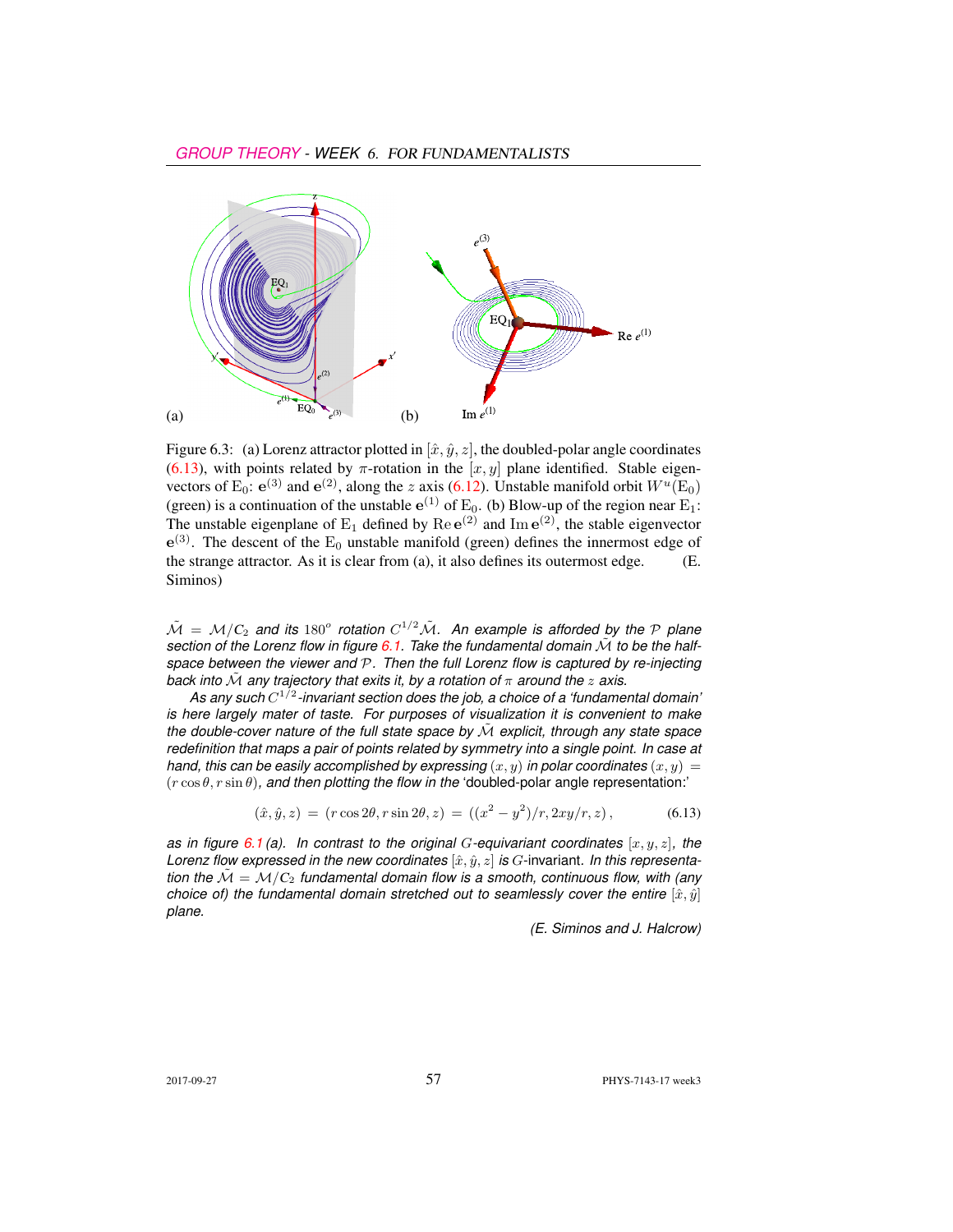## References

- [1] S. M. Heilman and R. S. Strichartz, ["Homotopies of eigenfunctions and the spec](http://dx.doi.org/10.1142/S0218348X10004750)[trum of the Laplacian on the Sierpinski carpet",](http://dx.doi.org/10.1142/S0218348X10004750) Fractals 18[, 1–34 \(2010\).](http://dx.doi.org/10.1142/S0218348X10004750)
- [2] E. N. Lorenz, ["Deterministic nonperiodic flow",](http://dx.doi.org/10.1175/1520-0469(1963)020<0130:DNF>2.0.CO;2) [J. Atmos. Sci.](http://dx.doi.org/10.1175/1520-0469(1963)020<0130:DNF>2.0.CO;2) 20, 130–141 [\(1963\).](http://dx.doi.org/10.1175/1520-0469(1963)020<0130:DNF>2.0.CO;2)

## **Exercises**

6.1. 3-disk symbolic dynamics. As periodic trajectories will turn out to be our main tool to breach deep into the realm of chaos, it pays to start familiarizing oneself with them now by sketching and counting the few shortest prime cycles. Show that the 3-disk pinball has  $3 \cdot 2^{n-1}$  itineraries of length n. List periodic orbits of lengths 2, 3, 4, 5,  $\cdots$ . Verify that the shortest 3-disk prime cycles are 12, 13, 23, 123, 132, 1213, 1232, 1323, 12123, · · · . Try to sketch them. (continued in exercise 6.3)

A comment about exercise  $6.1$ , exercise  $6.2$ , and exercise  $6.3$ : If parts of these problems seem trivial - they are. The intention is just to check that you understand what these symbolic dynamics codings are - the main message is that the really smart coding (fundamental domain) is 1-to-1 given by the group theory operations that map a point in the fundamental domain to where it is in the full state space. This observation you might not find deep, but it is - instead of *absolute* labels, in presence of symmetries one only needs to keep track of *relative* motions, from domain to domain, does not matter which domain in absolute coordinates - that is what group actions do. And thus the word '*relative*' creeps into this exposition.

6.2. Reduction of 3-disk symbolic dynamics to binary. (continued from exercise  $6.1$ )

(a) Verify that the 3-disk cycles  $\{\overline{12}, \overline{13}, \overline{23}\}, \{\overline{123}, \overline{132}\}, \{\overline{1213} \pm 2 \text{ perms.}\},\$  $\{\overline{121\,232\,313} + 5$  perms.},  $\{\overline{121\,323} + 2$  perms.},  $\cdots$ 

- correspond to the fundamental domain cycles  $\overline{0}$ ,  $\overline{1}$ ,  $\overline{01}$ ,  $\overline{001}$ ,  $\overline{011}$ ,  $\cdots$  respectively.
- (b) Check the reduction for short cycles in table 6.1 by drawing them both in the full 3-disk system and in the fundamental domain, as in figure 6.1.
- (c) Optional: Can you see how the group elements listed in table 6.1 relate irreducible segments to the fundamental domain periodic orbits?

(continued in exercise 6.3)

6.3. **3-disk fundamental domain cycles.** Try to sketch  $\overline{0}$ ,  $\overline{1}$ ,  $\overline{01}$ ,  $\overline{001}$ ,  $\overline{011}$ ,  $\cdots$  in the fundamental domain, and interpret the symbols  $\{0, 1\}$  by relating them to topologically distinct types of collisions. Compare with table 6.1. Then try to sketch the location of periodic points in the Poincaré section of the billiard flow. The point of this exercise is that while in the configuration space longer cycles look like a hopeless jumble, in the Poincaré section they are clearly and logically ordered. The Poincaré section is always to be preferred to projections of a flow onto the configuration space coordinates, or any other subset of state space coordinates which does not respect the topological organization of the flow.

PHYS-7143-17 week3 2017-09-27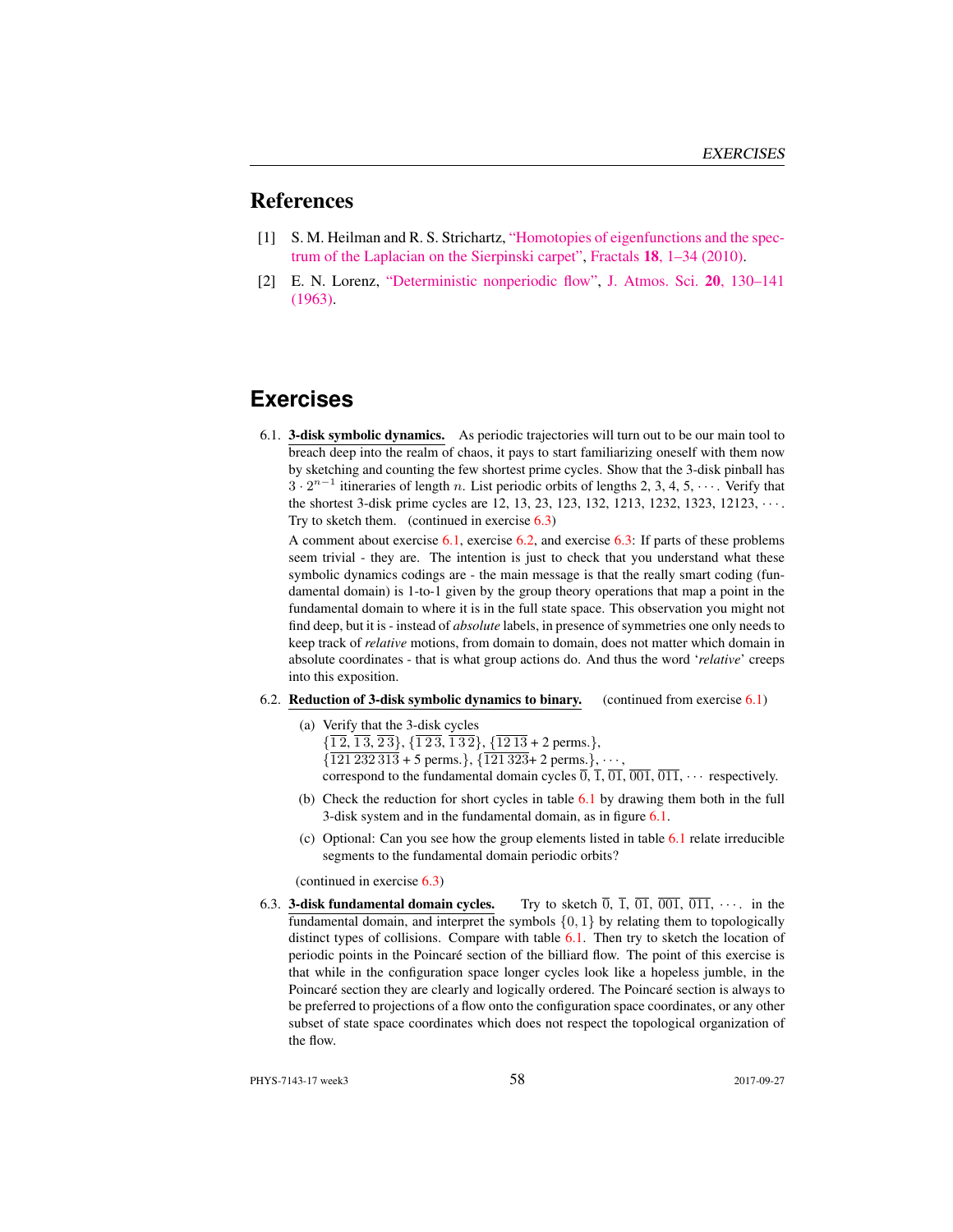6.4.  $C_2$ -equivariance of Lorenz system. Verify that the vector field in Lorenz equations (6.4)

$$
\dot{x} = v(x) = \begin{bmatrix} \dot{x} \\ \dot{y} \\ \dot{z} \end{bmatrix} = \begin{bmatrix} \sigma(y - x) \\ \rho x - y - xz \\ xy - bz \end{bmatrix}
$$
(6.14)

is equivariant under the action of cyclic group  $C_2 = \{e, C^{1/2}\}\$ acting on  $\mathbb{R}^3$  by a  $\pi$ rotation about the  $z$  axis,

$$
C^{1/2}(x, y, z) = (-x, -y, z),
$$

as claimed in example 6.1.

- 6.5. Proto-Lorenz system. Here we quotient out the  $C_2$  symmetry by constructing an explicit "intensity" representation of the desymmetrized Lorenz flow.
	- 1. Rewrite the Lorenz equation  $(6.4)$  in terms of variables

$$
(u, v, z) = (x2 – y2, 2xy, z),
$$
\n(6.15)

show that it takes form

$$
\begin{bmatrix}\n\dot{u} \\
\dot{v} \\
\dot{z}\n\end{bmatrix} = \begin{bmatrix}\n-(\sigma+1)u + (\sigma-r)v + (1-\sigma)N + vz \\
(r-\sigma)u - (\sigma+1)v + (r+\sigma)N - uz - Nz \\
v/2 - bz\n\end{bmatrix}
$$
\n(6.16)

- 2. Show that this is the  $(Lorenz)/C_2$  quotient map for the Lorenz flow, i.e., that it identifies points related by the  $\pi$  rotation (6.6).
- 3. Show that  $(6.15)$  is invertible. Where does the inverse not exist?
- 4. Compute the equilibria of proto-Lorenz and their stabilities. Compare with the equilibria of the Lorenz flow.
- 5. Plot the strange attractor both in the original form (6.4) and in the proto-Lorenz form (6.16)